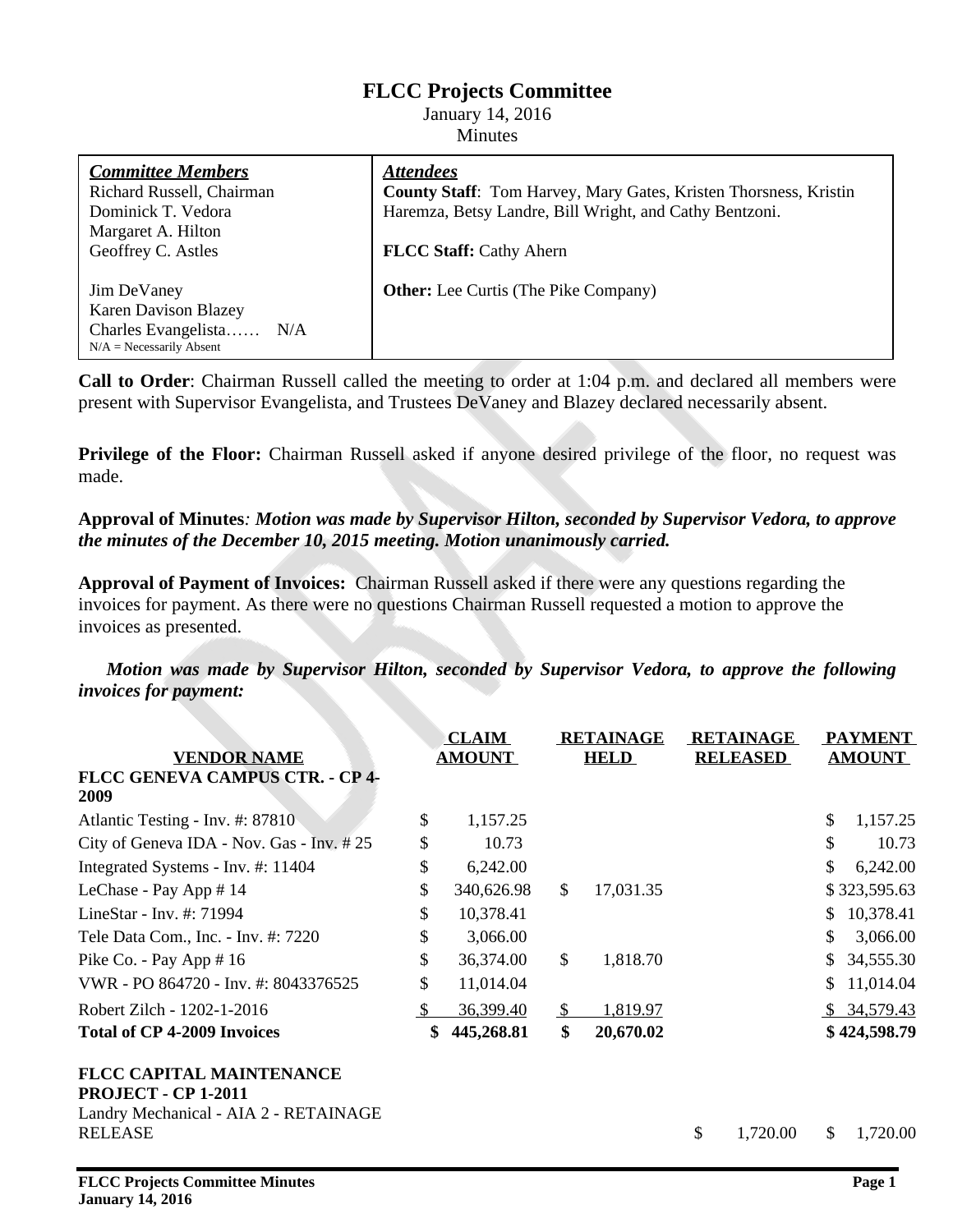| WP Mahoney - Inv. #: 5772<br>WP Mahoney - Inv. #: 5772B - RETAINAGE                   | \$                   | 9,657.50     | \$             | 482.88      |               |          | \$             | 9,174.63         |
|---------------------------------------------------------------------------------------|----------------------|--------------|----------------|-------------|---------------|----------|----------------|------------------|
| <b>RELEASE</b><br>WP Mahoney - Inv. #: 5773<br>WP Mahoney - Inv. #: 5773B - RETAINAGE | \$                   | 430.00       | $\mathbb{S}$   | 21.50       | \$            | 482.88   | \$<br>\$       | 482.88<br>408.50 |
| <b>RELEASE</b>                                                                        |                      |              |                |             | <u>S</u>      | 21.50    | $\mathcal{S}$  | 21.50            |
| <b>Total of CP 1-2011 Invoices</b>                                                    | \$                   | 10,087.50    | \$             | 504.38      | \$            | 2,224.38 | \$             | 11,807.51        |
| FLCC VITICULTURE CENTER - CP 5-<br>2011                                               |                      |              |                |             |               |          |                |                  |
| WW Grainger - Inv. #: 9927225483                                                      | \$                   | 492.46       |                |             |               |          | \$             | 492.46           |
| Watchdog Bldg. Partners - Inv. #: 1856                                                | \$                   | 2,655.00     |                |             |               |          | \$             | 2,655.00         |
| Watchdog Bldg. Partners - Inv. #: 1855                                                |                      | 1,340.00     |                |             |               |          | \$             | 1,340.00         |
| Watchdog Bldg. Partners - Inv. #: 1899                                                |                      | 725.00       |                |             |               |          | \$             | 725.00           |
| Watchdog Bldg. Partners - Inv. #: 2023                                                | \$                   | 6,740.26     |                |             |               |          | \$             | 6,740.26         |
| Watchdog Bldg. Partners - Inv. #: RETAINAGE RELEASE                                   |                      |              |                |             | $\mathcal{S}$ | 1,184.64 | \$             | 1,184.64         |
| Watchdog Bldg. Partners - Inv. #: 1856                                                | \$                   | 2,655.00     |                |             |               |          | \$             | 2,655.00         |
| WB Mason - Inv. #: 695336                                                             | $\sqrt{\frac{2}{2}}$ | 1,007.61     |                |             |               |          | \$             | 1,007.61         |
| <b>Total of CP 5-2011 Invoices</b>                                                    | \$                   | 15,615.33    |                |             | \$            | 1,184.64 | \$             | 16,799.97        |
| FLCC CAPITAL MAINTENANCE<br>PROJECT CP 2-2013                                         |                      |              |                |             |               |          |                |                  |
| WB Mason - Inv. #: 695435                                                             | $\frac{1}{2}$        | 3,625.62     |                |             |               |          | $\mathfrak{L}$ | 3,625.62         |
| <b>Total of CP 2-2013 Invoices</b>                                                    | \$                   | 3,625.62     |                |             |               |          | \$             | 3,625.62         |
| FLCC CAPITAL MAINTENANCE<br>PROJECT CP 1-2015                                         |                      |              |                |             |               |          |                |                  |
| LeChase Construction - AIA 3C                                                         | $\overline{v}$       | 21,457.78    |                | \$1,072.89  |               |          |                | \$20,384.89      |
| <b>Total of CP 1-2015 Invoices</b>                                                    | \$                   | 21,457.78    |                | \$1,072.89  |               |          | \$             | 20,384.89        |
| FLCC CAPITAL MAINTENANCE<br>PROJECT CP 9-2015                                         |                      |              |                |             |               |          |                |                  |
| Hunt - Inv. #: 37282                                                                  | $\overline{v}$       | 2,500.00     | $\overline{v}$ | 125.00      |               |          | -S             | 2,375.00         |
| <b>Total of CP 9-2015 Invoices</b>                                                    | \$                   | 2,500.00     | \$             | 125.00      |               |          | \$             | 2,375.00         |
| FLCC CAPITAL MAINTENANCE<br><b>PROJECT CP 11-2015</b>                                 |                      |              |                |             |               |          |                |                  |
| Stantec - Inv. #: 3                                                                   |                      | \$5,044.55   |                |             |               |          |                | \$5,044.55       |
| <b>Total of CP 11-2015 Invoices</b>                                                   | \$                   | 5,044.55     |                |             |               |          | \$             | 5,044.55         |
| <b>TOTAL INVOICES TO BE PAID:</b>                                                     |                      | \$503,599.59 |                | \$22,372.28 | \$            | 3,409.02 |                | \$484,636.33     |

#### **FLCC Capital Maintenance Projects (2008-2015):**

Ms. Ahern talked about James and Son Construction starting work on the main stairwell renovations. The majority of this work will be completed by the time student's return. The first change order for this project will be for vertical rods that go in the floor for the ten sets of fire doors. There will be a credit received for corner guards that are not needed since they had some on site. Ms. Ahern is also looking into changing an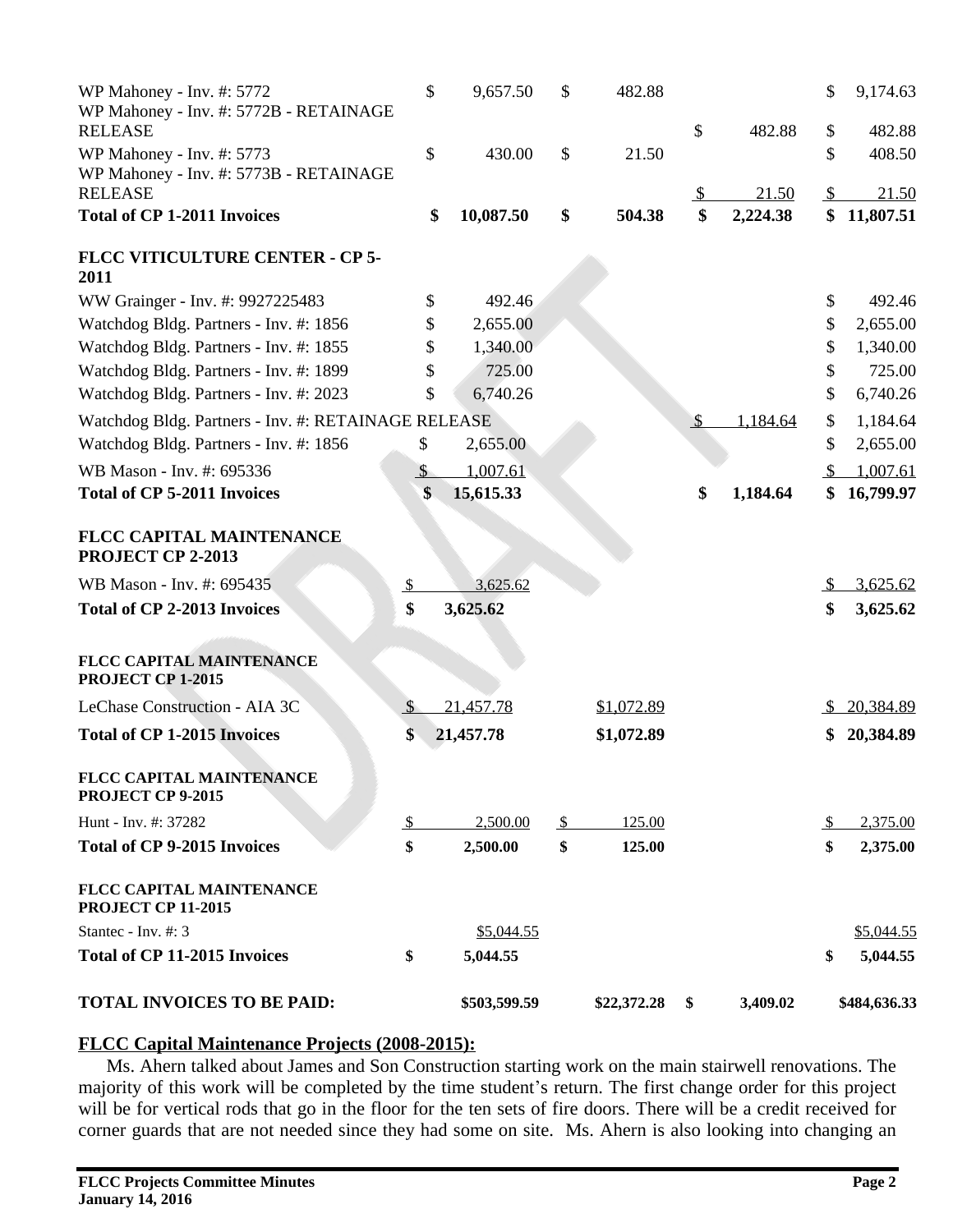office on the first floor. It currently is angled and they are looking into making this a regular 90 degree office. The D lot bids are due today 1/14/16. This work will be completed this spring. They are hoping this will help with the water problems in the lecture halls. The Science Lab C318 bids will be going out at the end of January. Ms. Ahern also reported that the roof work for the B wing and lower level A wing will be going out for bid soon, and hopefully construction will begin in the spring and summer.

# **FLCC Geneva Campus Center Project:**

Mr. Curtis from Pike provided an update on the project.

- a. They are finishing change orders with Mr. Harvey
- b. The punch list from Mr. Zilch has been received
- c. LeChase has mostly completed M/E Engineering punch list
- d. Flat-Lock panels for the '65 wing are on site and installation will start today
- e. Working with LeChase to get final documents
- f. Training will be setup for the end of the month
- g. They are trying to complete the building by the end of the month
- h. Certificate of Occupancy has been issued on 1/5/16 with the condition of having to put in a carbon monoxide monitoring system in by 6/30/16.
- i. The booster pump is still needed and prices are being looked into
- j. Smart boards and AV systems are being installed

Mr. Harvey informed the committee that Seneca Gorham Security Systems maintains the fire alarm monitoring equipment at the 9-1-1 Center, and they have now programed the alarms at the Geneva Campus Center to go into the 9-1-1 Center.

## **Resolution: Capital Project No. 4-2009 – Authorizing Budget Transfer and Approval of Contract and Payment with Seneca Gorham Security Systems, Inc. – FLCC Geneva Campus Center**

## *Motion was made by Supervisor Hilton, seconded by Supervisor Vedora, to approve the foregoing resolution. Motion unanimously carried.*

Ms. Landre noted that the burial ceremony for two sets of remains that were found during construction was small and very nicely done.

### **FLCC Viticulture Building Project:**

**Project Update**: Mr. Wright reported that the motorized window operators are not working correctly and he is researching options with Ms. Ahern to get more efficient operators that allow the windows open enough to allow air to flow in. Bell Mechanical is still finishing up a couple of things. There is still some leaking around the shroud that was placed around the hood on the roof, this is being looked into. The interior damage from the roof leak has been fixed, and he is waiting until spring to see if the grass will grow; if not then it will have to be reseeded.

Mr. Wright explained that he is recommending paying Watchdog to complete their contract and starting the process to back charging the contractors as they did not meet substantial completion on most of the project. The back charges to the contractors will be taken from the retainage that it is still being held by the county.

**Resolution: Capital Project No. 5-2011 – Authorization to Resolution Authorizing Contract Amendment Watchdog Building Partners, LLC – FLCC Viticulture Center**